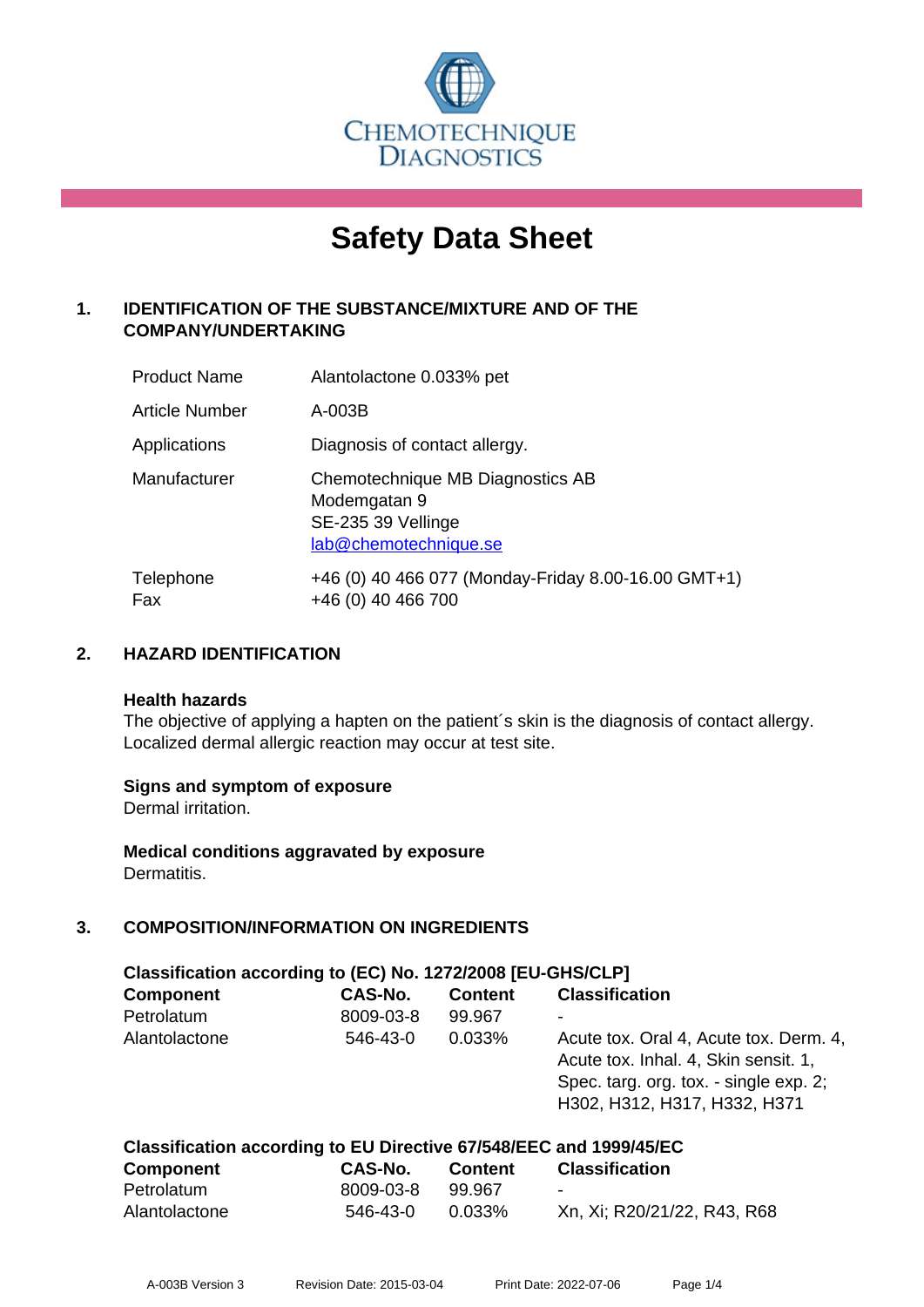#### **4. FIRST AID MEASURES**

**Emergency and first aid procedures**

Obtain medical attention.

#### **5. FIRE-FIGHTING MEASURES\***

#### **Suitable extinguish media**

CO2, powder or water spray. Fight larger fires with water spray or alcohol resistant foam.

# **For safety reasons unsuitable extinguishing agents**

Water with full jet.

# **Special protective equipment for fire-fighters** Wear self-contained respiratory protective device. Wear fully protective suit.

\*Data is shown for petrolatum only

### **6. ACCIDENTAL RELEASES MEASURES**

**Steps to be taken if material is released or spilled** Contain and place in a closed container.

# **7. HANDLING AND STORAGE**

**Precautions to be taken in handling and storage** Store dark at 5-8°C. Avoid extended exposure to light. FOR EXTERNAL USE ONLY.

# **8. EXPOSURE CONTROLS/PERSONAL PROTECTION**

**Respiratory protection** Not required.

**Ventilation** Local exhaust.

**Protective gloves** Disposal gloves.

# **Eye protection**

Not required with normal use.

#### **Work/Hygienic practices**

Wash hands after each use.

#### **9. PHYSICAL AND CHEMICAL PROPERTIES**

Odour **Odourless** 

Appearance Ivory White Semi Solid

Melting point\* 50-55° C

Boiling point\* No data available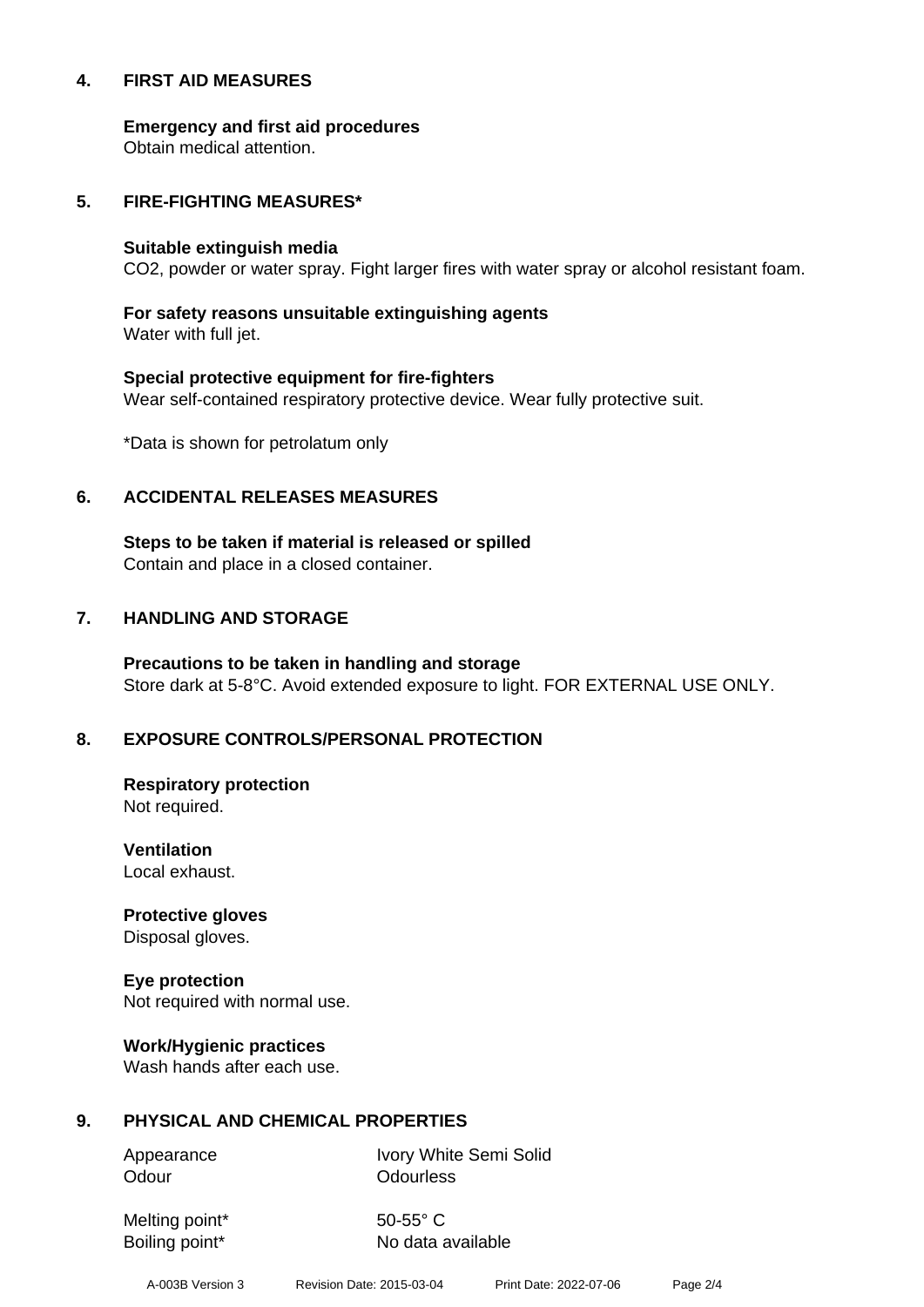Flash point\* >100°C Density\* No data available. Solubility in/Miscibility with Water\*

Self ignition\* Product does not self ignite. Danger of explosion\* Product does not present an explosion hazard. Insoluble

\*Data is shown for petrolatum only

# **10. STABILITY AND REACTIVITY**

#### **Incompability**

May react with strong oxidizing agents.

#### **Stability**

Stable at recommended storage conditions.

#### **Hazardous byproducts**

Combustion may generate CO, CO2 and other oxides.

#### **Hazardous polymerization**

Will not occur.

#### **11. TOXICOLOGICAL INFORMATION**

No data available.

#### **12. ECOLOGICAL INFORMATION**

No data available.

#### **13. DISPOSAL CONSIDERATIONS**

#### **Waste disposal method**

Comply with federal, state/provincial and local regulation.

#### **14. TRANSPORT INFORMATION**

Not dangerous goods.

#### **15. REGULATORY INFORMATION**

The classification is according to the latest editions of the EU lists, and extended by company and literature data.

#### **16. OTHER INFORMATION**

#### **Text of H-statements and R-phrases mentioned in Section 3**

| Acute tox. Oral 4   | Acute toxicity, Oral (Category 4)       |
|---------------------|-----------------------------------------|
| Acute tox. Derm. 4  | Acute toxicity, Dermal (Category 4)     |
| Acute tox. Inhal. 4 | Acute toxicity, Inhalation (Category 4) |